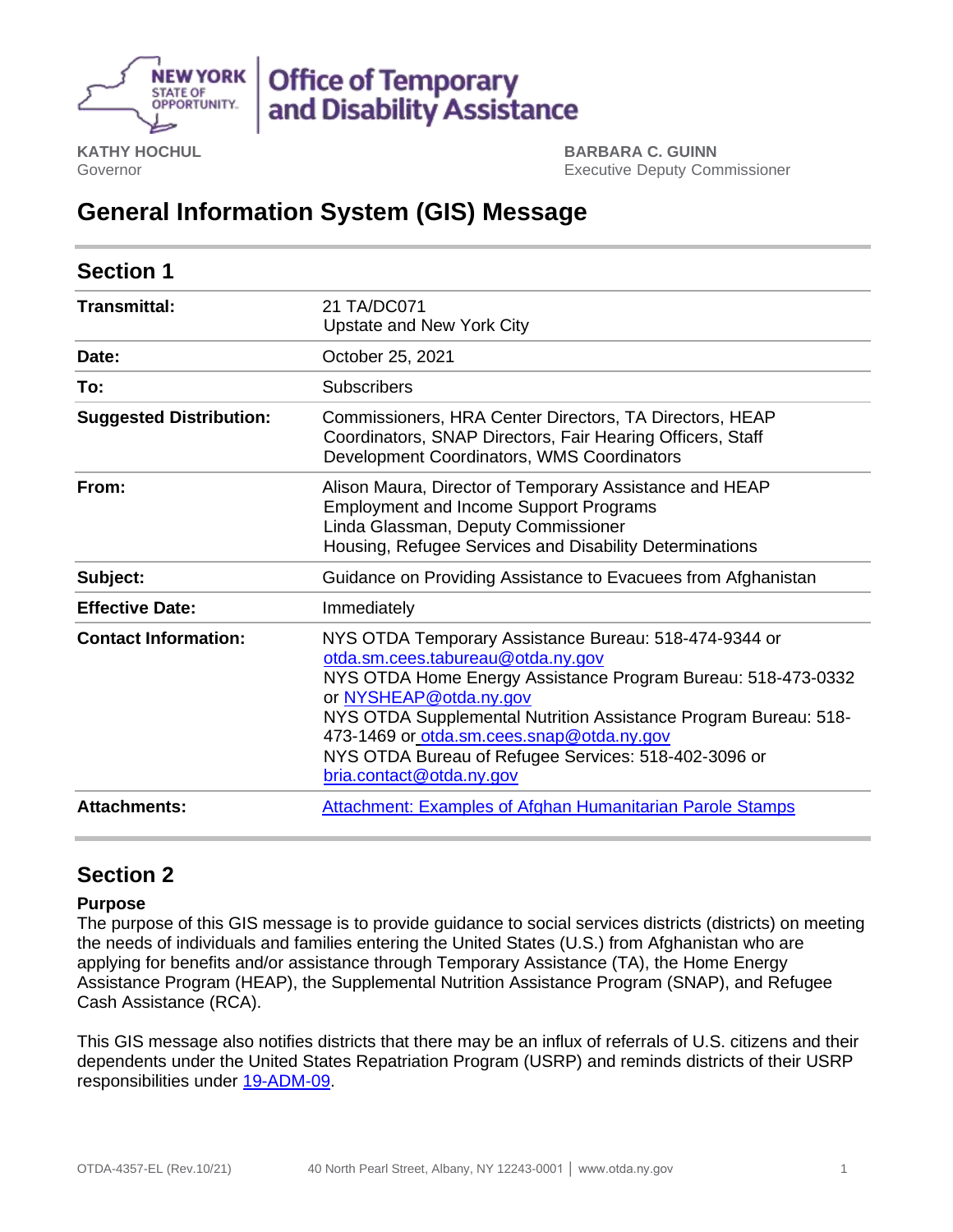# **Background**

Due to the U.S. completing its withdrawal from Afghanistan and the other events that are unfolding in Afghanistan, vulnerable evacuees from Afghanistan have resettled, or are in the process of resettling, in the U.S. Many of these individuals are expected to fall into three groups, special immigrant visa (SIV) holders, special immigrant SQ/SI parolees, and humanitarian parolees.

Afghan nationals that are SIV holders or special immigrant SQ/SI parolees are generally interpreters and/or translators (or members of their families) who performed work in Afghanistan with the U.S. Armed Forces or under the authority of the Chief of Mission for Afghanistan. In addition, the United States Citizenship and Immigration Services (USCIS) may exercise discretion to authorize humanitarian parole on a case-by-case basis for evacuees from Afghanistan with urgent humanitarian or significant public benefit reasons to come to the U.S. for a temporary period.

Furthermore, as a result of the Afghanistan Emergency Repatriation Mission, thousands of people, including U.S. citizens and their dependents, have returned and are continuing to return to the U.S. from Afghanistan via U.S. government-provided flights to two ports of entry in Virginia and Pennsylvania. The ports of entry have established Emergency Repatriation Centers to receive these evacuees and assist those who are unable to proceed to their final destination on their own recognizance. Eligible repatriates (U.S. citizens and their dependents) who need assistance in their final destination are referred to the USRP. A repatriate has the constitutional right as a U.S. citizen to travel and to live in any state that they may choose. In New York State, the USRP is administered through districts in coordination with the New York State Office of Temporary and Disability Assistance (OTDA) Bureau of Refugee Services (BRS).

# **Program Implications**

Temporary Assistance, Supplemental Nutrition Assistance Program, Home Energy Assistance Program, Refugee Cash Assistance

#### *SIV Holders and Special Immigrant SQ/SI Parolees:*

Under the Afghan Allies Protection Act of 2009, Afghan SIV holders evacuating Afghanistan are being admitted to the U.S. by the U.S. Department of Homeland Security (DHS) as special immigrant (SI) lawful permanent residents (LPRs). In addition, due to the recent evacuation of Afghan nationals from Afghanistan, DHS began admitting Afghan SIV holders to the U.S. as SI conditional permanent residents (CPRs). A CPR becomes an LPR after DHS removes the conditions on their LPR admission. The following Class of Admission (COA) codes, often referred to as category codes on USCIS documents indicate SI CPR: CQ1, CQ2, or CQ3.

In response to Afghan nationals evacuating Afghanistan, DHS also created new COA codes for those who may qualify for SIVs but due to the extenuating circumstances surrounding the evacuation were not able to complete the SIV process prior to their evacuation from Afghanistan: special immigrant SQ/SI parole, SQ4 or SQ5.

Afghan SIV holders, including SI LPRs and SI CPRs, or special immigrant SQ/SI parolees are eligible for Family Assistance (FA), Safety Net Assistance (SNA), HEAP, and SNAP, if otherwise eligible. When determining TA, HEAP, and SNAP eligibility, these non-citizens will be coded Welfare Management System (WMS) ACI code "R," and are eligible for federal benefits, if otherwise eligible. [GIS 17](https://otda.ny.gov/policy/gis/2017/17DC034.pdf)  [TA/DC034](https://otda.ny.gov/policy/gis/2017/17DC034.pdf) and [GIS 10 TA/DC005](http://otda.state.nyenet/dta/resources/gis/10dc005.pdf) include further information on Afghan SIV holders. Additionally, singles and childless couples who are Afghan SIV holders or special immigrant SQ/SI parolees can be claimed to RCA. For further RCA guidance, districts may refer to [16-ADM-02.](https://otda.ny.gov/policy/directives/2016/ADM/16-ADM-02.pdf)

The following is a list of common USCIS documents Afghan SIV holders or special immigrant SQ/SI parolees may present to districts:

OTDA-4357-EL (Rev.10/21) 40 North Pearl Street, Albany, NY 12243-0001 │ www.otda.ny.gov 2 • Form I-94, Arrival/Departure Record, stamped/coded with one of the following category codes: CQ1, CQ2, CQ3, SI1, SI2, SI3, SI6, SI7, SI8, SI9, SQ1, SQ2, SQ3, SQ4, SQ5, SQ6, SQ7, SQ8, SQ9, or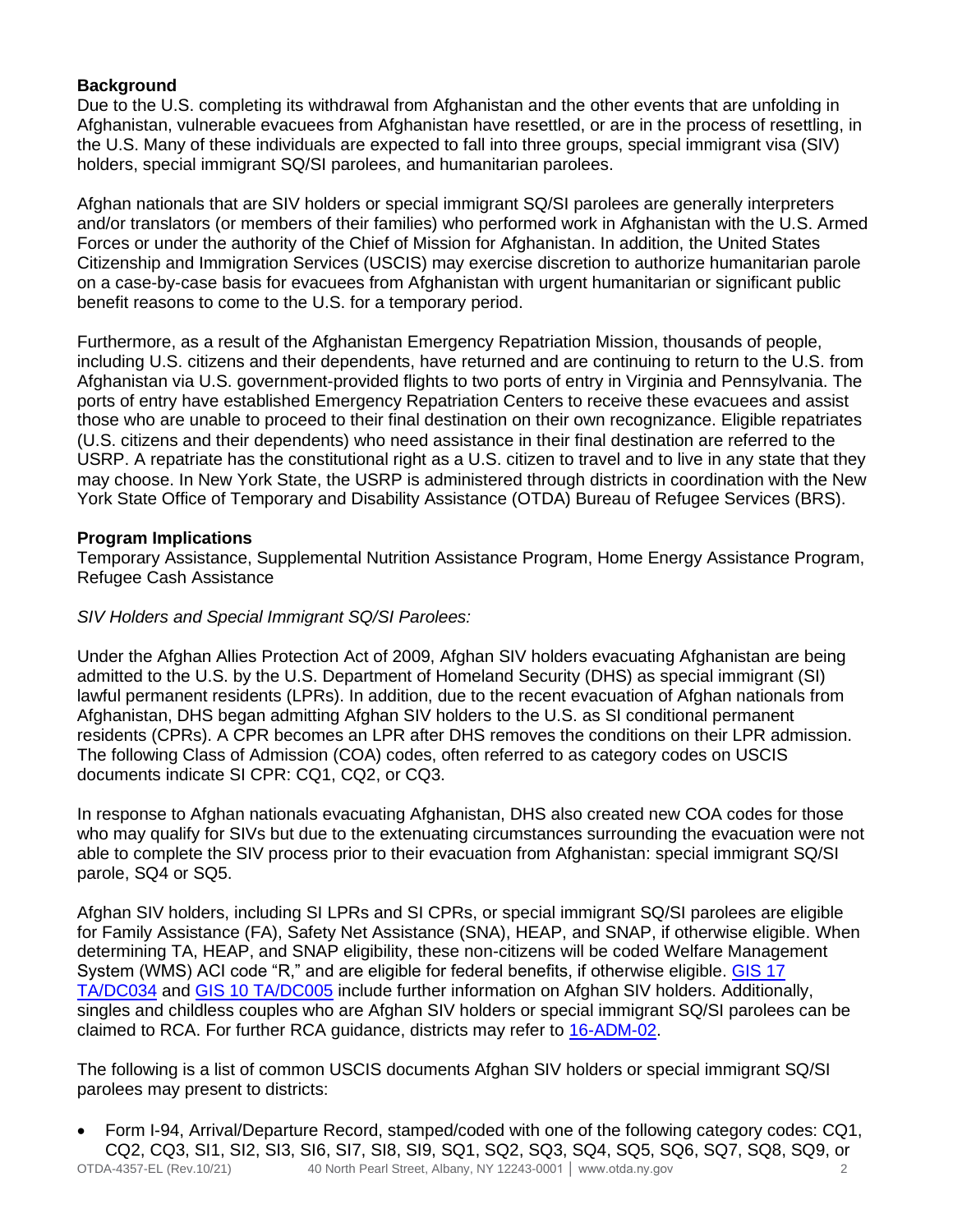stamp noting SQ/SI parole, or stamp noting admission under Section 101(a)(27) of the Immigration and Nationality Act (INA), or

- A separate, printed page on Customs and Border Protection (CBP) letterhead with the Form I-94, Arrival/Departure Record, and the following notation, signed and dated by a USCIS officer: Special Immigrant Status SQ/SI Parolee; Section 602(B)(1) AAPA/Section 1059(a) NDAA 2006; Date \_\_\_\_\_\_\_\_ USCIS officer: \_\_\_\_\_\_\_\_\_\_, or
- DHS/CBP or DHS/USCIS Temporary I-551 Alien Documentation Identification and Telecommunication (ADIT) stamp, or
- Afghan passport with an immigrant visa stamped with one of the following category codes: CQ1, CQ2, CQ3, SI1, SI2, SI3, SI6, SI7, SI8, SI9, SQ1, SQ2, SQ3, SQ4, SQ5, SQ6, SQ7, SQ8, SQ9, or stamp noting admission under Section 101(a)(27) of the INA, or
- Form I-551, Permanent Resident Card, with one of the following category codes: CQ1, CQ2, CQ3, SI1, SI2, SI3, SI6, SI7, SI8, SI9, SQ1, SQ2, SQ3, SQ4, SQ5, SQ6, SQ7, SQ8, SQ9, or
- Form I-766, Employment Authorization Document (EAD), with a C11 parolee category code, and a response from the Systematic Alien Verification for Entitlements (SAVE) system with a COA code of SQ4 or SQ5, or
- Any other authoritative USCIS document indicating the Afghan national was granted a SIV or special immigrant SQ/SI parole.

# *Afghan Humanitarian Parolees:*

In addition to the Afghan SIV holders and special immigrant SQ/SI parolees that are detailed above, other individuals arriving from Afghanistan may be granted humanitarian parole under INA Section  $212(d)(5)(A)$ .

Effective September 30, 2021, the federal government is providing evacuees from Afghanistan who enter the U.S. on humanitarian parole access to federal benefits and services through the Afghanistan Supplemental Appropriations Act, 2022. Citizens or nationals of Afghanistan, or individuals with no nationality who last resided in Afghanistan, may be eligible for benefits if they have completed DHS's background checks, their parole has not been terminated by DHS, and if they were: (1) paroled into the U.S. between July 31, 2021 and September 30, 2022, or (2) paroled into the U.S. after September 30, 2022, and are: (a) the spouse or child of an evacuee from Afghanistan paroled between July 31, 2021 and September 30, 2022, or (b) the parent or legal guardian of an unaccompanied child paroled between July 31, 2021 and September 30, 2022. The Afghanistan Supplemental Appropriations Act, 2022 allows these individuals to receive benefits for a limited period of time, either through March 31, 2023, or until the end of their parole term, whichever is later.

If otherwise eligible, these non-citizens are eligible for FA, SNA, HEAP, and SNAP, and will be coded WMS ACI code "R." Additionally, singles and childless couples who are Afghan humanitarian parolees can be claimed to RCA.

The following is a list of common USCIS documents Afghan humanitarian parolees may present to districts:

- Form I-94, Arrival/Departure Record, noting Humanitarian Parole per INA Section 212(d)(5)(A) and reasonable evidence of being an evacuee from Afghanistan, or
- Foreign passport with DHS/CBP admission stamp noting one of the following: Operation Allies Refuge or "OAR;" or Operation Allies Welcome or "OAW;" or "DT", or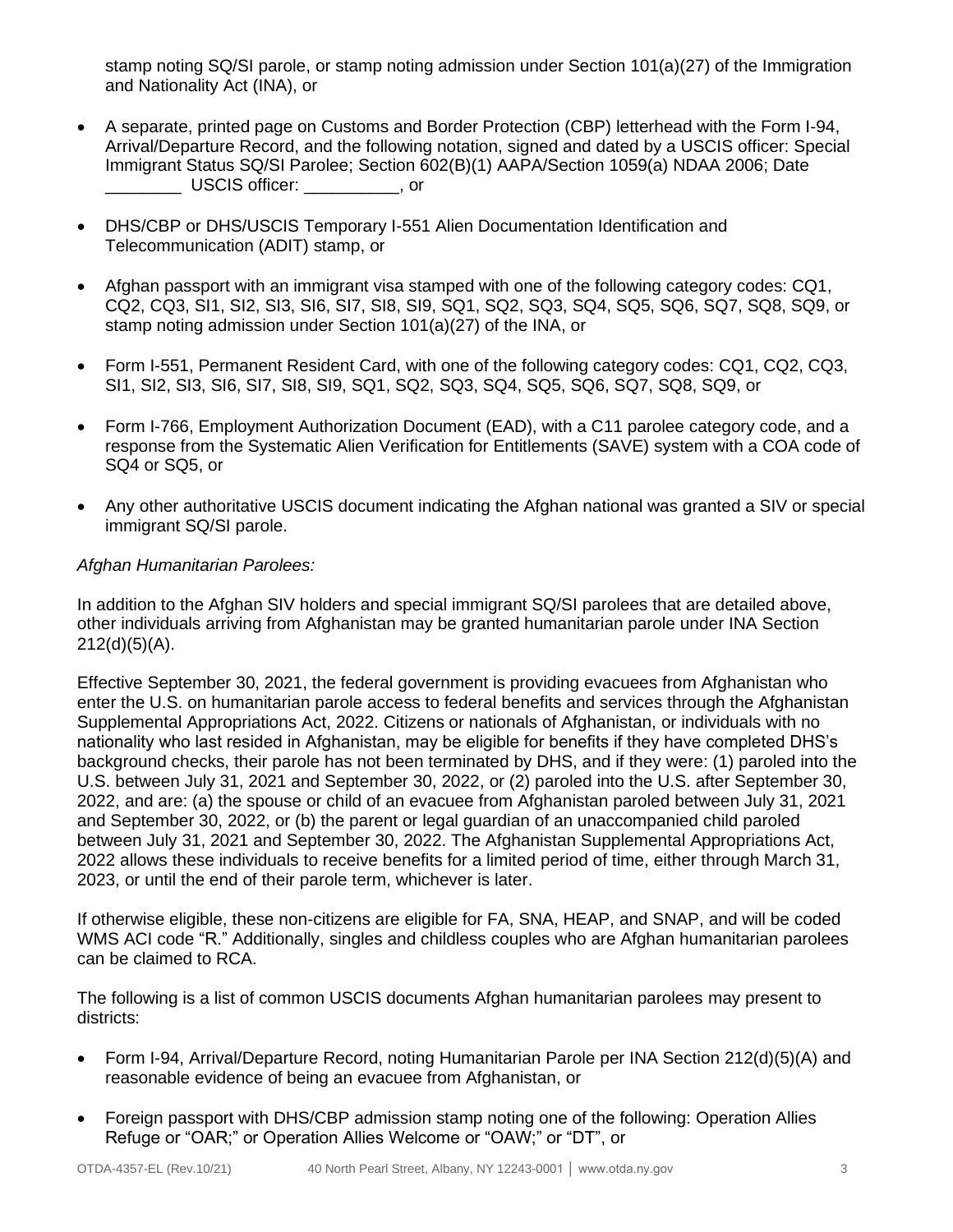• Any other authoritative USCIS document indicating Afghan humanitarian parole was granted.

Examples of humanitarian parole stamps for evacuees from Afghanistan are included in the Attachment: Examples of Afghan Humanitarian Parole Stamps. These and the documents listed above are not the only forms of acceptable immigration documentation to support an Afghan humanitarian parole status.

It is important to note that the above guidance pertains specifically to Afghan humanitarian parolees covered under the Afghanistan Supplemental Appropriations Act, 2022. For guidance on the immigration documentation and on determining eligibility for other humanitarian parolees who are not evacuees from Afghanistan, districts should continue to refer to page four of the [LDSS-4579:](https://otda.ny.gov/policy/directives/2019/INF/19-INF-07-Attachment-1.pdf) "Non-Citizen Eligibility Desk Aid."

#### *Verifying Immigration Documentation*

As a reminder, in accordance with [13-ADM-07,](https://otda.ny.gov/policy/directives/2013/ADM/13-ADM-07.pdf) when determining TA and SNAP eligibility, districts must use the SAVE system to verify non-citizens' immigration documentation. Benefits must not be delayed, denied, reduced, or terminated, pending verification of non-citizens' documentation through the SAVE system. If all other factors of eligibility have been established and the non-citizens are otherwise eligible, benefits must be granted while awaiting responses from the SAVE system.

Regardless of the immigration documentation presented by SI LPRs, the SAVE system can provide an initial verification response of LPR, except for those SI LPRs whose case involves something unusual that may require additional verification.

When districts initiate verification of the immigration documentation for SI CPRs, the SAVE system can provide an initial verification response of CPR and the COA code. Some cases may require additional verification. Additional verification responses will state "CPR" and provide the COA in the Comments to Agency field.

For immigration documentation from Afghan special immigrant SQ/SI parolees, the SAVE system can provide an initial verification response of parolee with an SQ4 or SQ5 COA, unless there is something unusual about the case that may require additional verification.

When verifying the immigration documentation presented by Afghan humanitarian parolees, the SAVE system will confirm the documentation by providing a "parolee" response.

# *United States Repatriation Program*

Due to the emergent nature of the humanitarian crisis response effort, repatriations of American citizens from Afghanistan may also occur quickly with little information or time to plan and coordinate. It may also be unavoidable for repatriates to arrive at their final destination outside regular business hours. When a repatriate is referred to a district, BRS initially contacts the district's Commissioner with the information. At this time, BRS recommends that all districts proactively designate a contact person internally who has reviewed [19-ADM-09](https://otda.ny.gov/policy/directives/2019/ADM/19-ADM-09.pdf) and who will be able to readily and effectively communicate with BRS and other stakeholders, and quickly plan and coordinate in the event a referral is received.

#### **Guidance and Questions**

For questions or further information on determining TA eligibility for evacuees from Afghanistan or other non-citizen questions, please contact the OTDA TA Bureau for assistance by calling: 518-474-9344 or emailing: [otda.sm.cees.tabureau@otda.ny.gov.](mailto:otda.sm.cees.tabureau@otda.ny.gov)

HEAP eligibility questions regarding evacuees from Afghanistan should be directed to the OTDA HEAP Bureau by calling: 518-473-0332 or emailing: [NYSHEAP@otda.ny.gov.](mailto:NYSHEAP@otda.ny.gov)